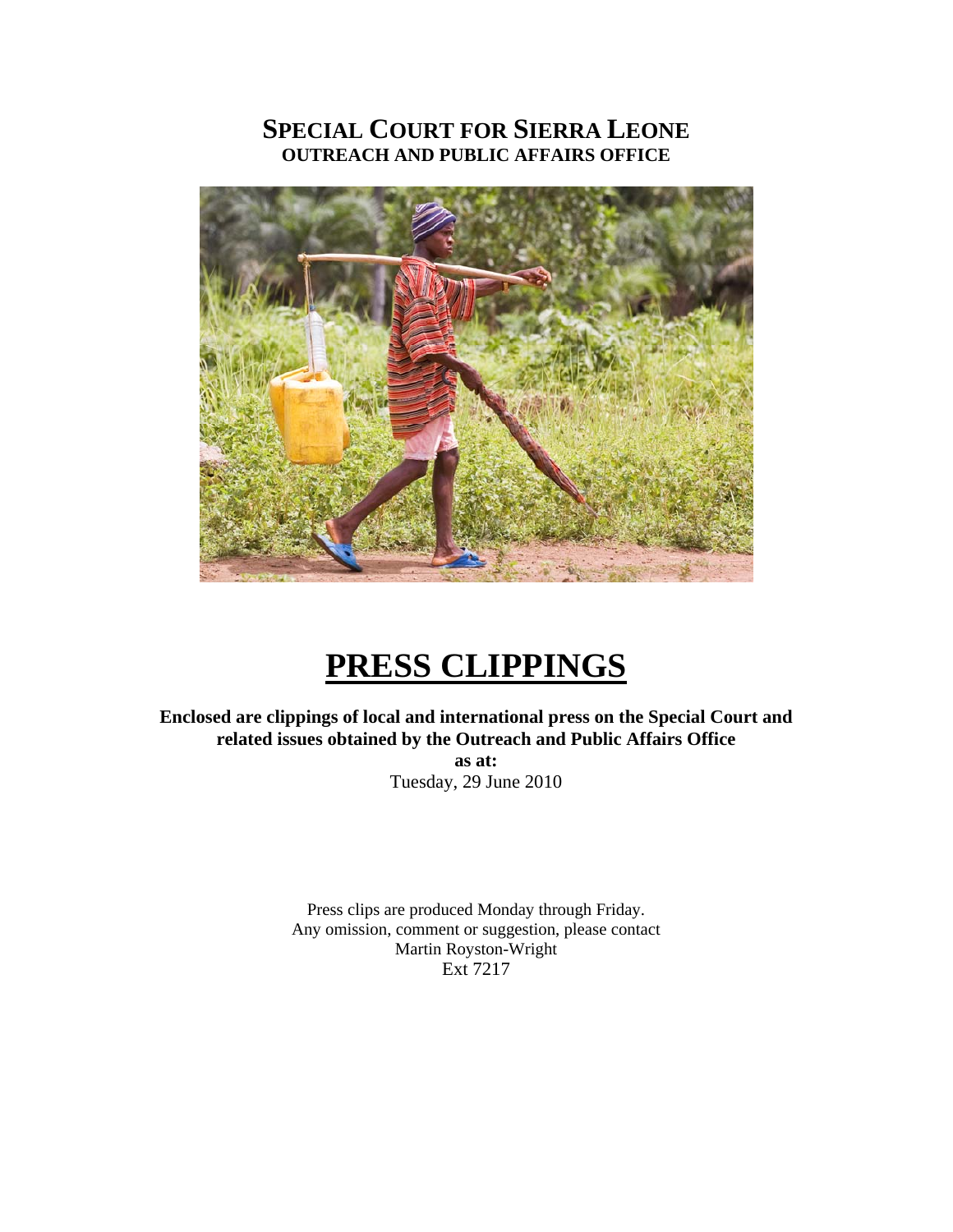### **International News**

| Witness Denies Receiving Monetary Payments From Special Court Officials / CharlesTaylorTrial.org | Pages 3-4   |
|--------------------------------------------------------------------------------------------------|-------------|
| UNMIL Public Information Office Media Summary / UNMIL                                            | Pages 5-9   |
| ICC Prosecutor: 'No Impunity to Crimes in Georgia' / Daily News Online                           | Page 10     |
| Timor-Leste: Justice in the Shadow / Amnesty International                                       | Page 11     |
| Rwanda Takes a strict line on Genocide Denial / The Christian Science Monitor                    | Pages 12-13 |
| Genocide Suspect Lied to Get Citizenship - U.S. Prosecutors / The New Times                      | Pages 14-15 |
| MNRD Officials Had no Plan to Stage Coup d'etat, Claims Bagosora / Hirondelle News Agency        | Page 16     |
| Witness Testifies About Siege of Sarajevo / Balkan Insight                                       | Page 17     |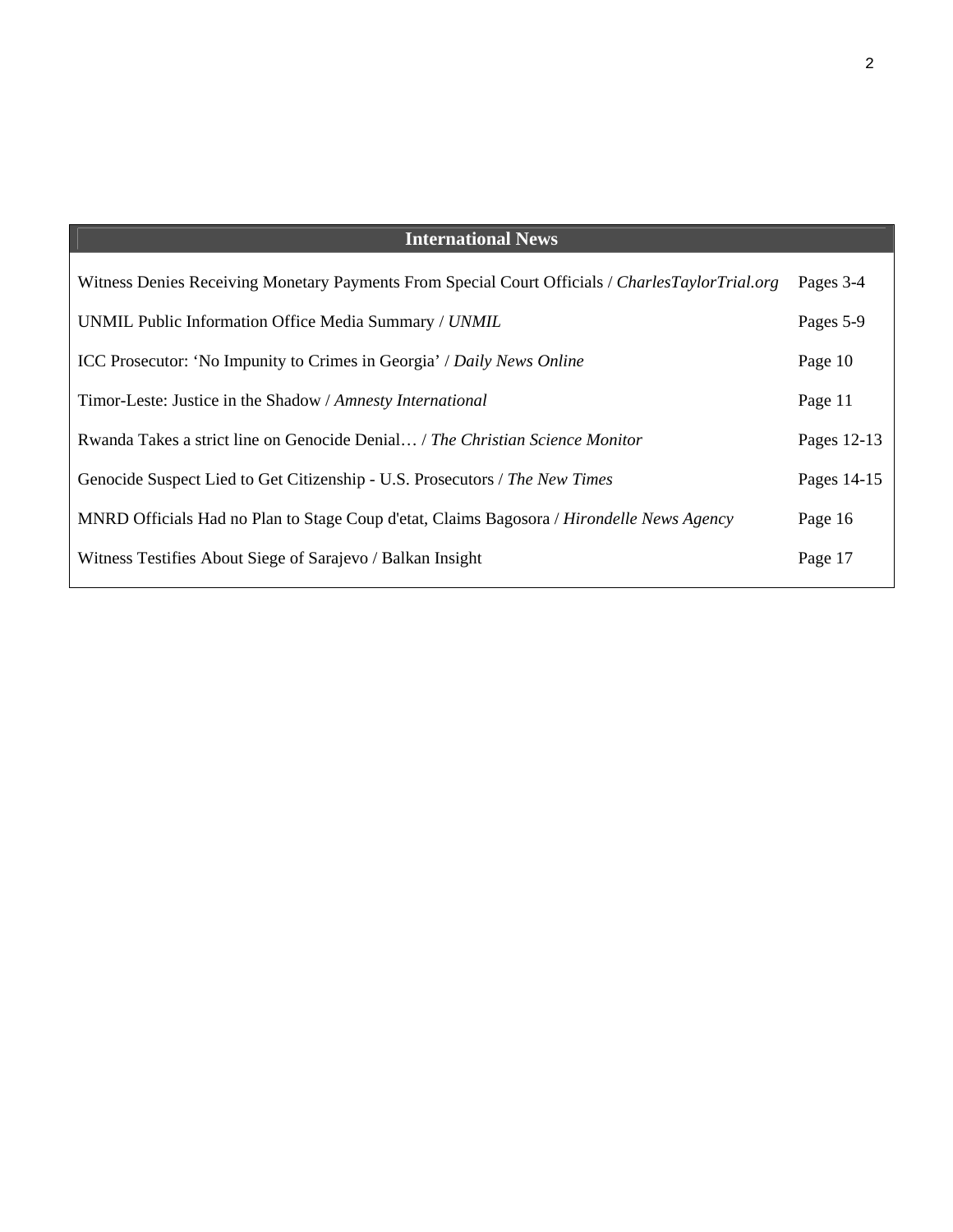### [CharlesTaylorTrial.org](http://www.charlestaylortrial.org/about/) (The Hague) Monday, 28 June 2010

### **Witness Denies Receiving Monetary Payments From Special Court Officials**

By Alpha Sesay

Charles Taylor's defense witness today denied prosecution suggestions that he received money from court officials as an incentive to testify before taking the witness stand on behalf of the former Liberian president in The Hague.

As the cross-examination of Mr. Taylor's fifteenth witness, "DCT-190", finished today, prosecutors focused on payments made to him in connection with his appearance at the Special Court for Sierra Leone as a defense witness. The witness denied receiving money as an incentive for his testimony, telling the court instead that its Victims and Witness Section (VWS) indeed provided some money for him - but that such money went towards medical services, transportation and accommodation. He did not physically see the money paid on his behalf.

While being involved with the Charles Taylor team, have you received any payment from the court?" prosecution counsel, Kathryn Howarth, asked the witness.

"No," he said.

Ms. Howarth asked the witness whether he had received an amount of 899,000 Leones (about USD \$230) for medical services.

"I had a tooth ache and was treated and my daughter was ill and taken care of but I don't know if it went up to that amount," he said.

Ms. Howarth put before the witness a WVS document titled "Expenses incurred on DTC-190," which itemized the amounts of money spent on the witness and the purposes for which said monies were disbursed.

"As I have told you, this is a figure that is shown but I was taken to the hospital and given treatment," the witness said when asked again about the 899,000 Leones.

The witness agreed that he received about 760,000 Leones (about USD \$200) to cover expenses relating to transportation from his work place in Sierra Leone's provinces to the country's capital. Ms. Howarth pressed the witness on the number times he had travelled to Freetown and whether the amount was justified. The witness said he travelled to Freetown twice.

Ms. Howarth also pointed out that the witness received about 497,000 Leones (about USD \$130) for miscellaneous expenses and 250,000 Leones (about USD \$64) as attendance allowance. While the witness said he did not know what the meaning of miscellaneous allowance was, he denied in clear terms that he had received money for an "attendance allowance."

"I am completely unaware of attendance allowance. Nobody has ever given me money for attendance allowance," he said.

When asked about WVS's expense of 360,000 Leones (about USD \$92) on his accommodation while he was being prepared for his testimony, the witness said "that is correct, for my hotel."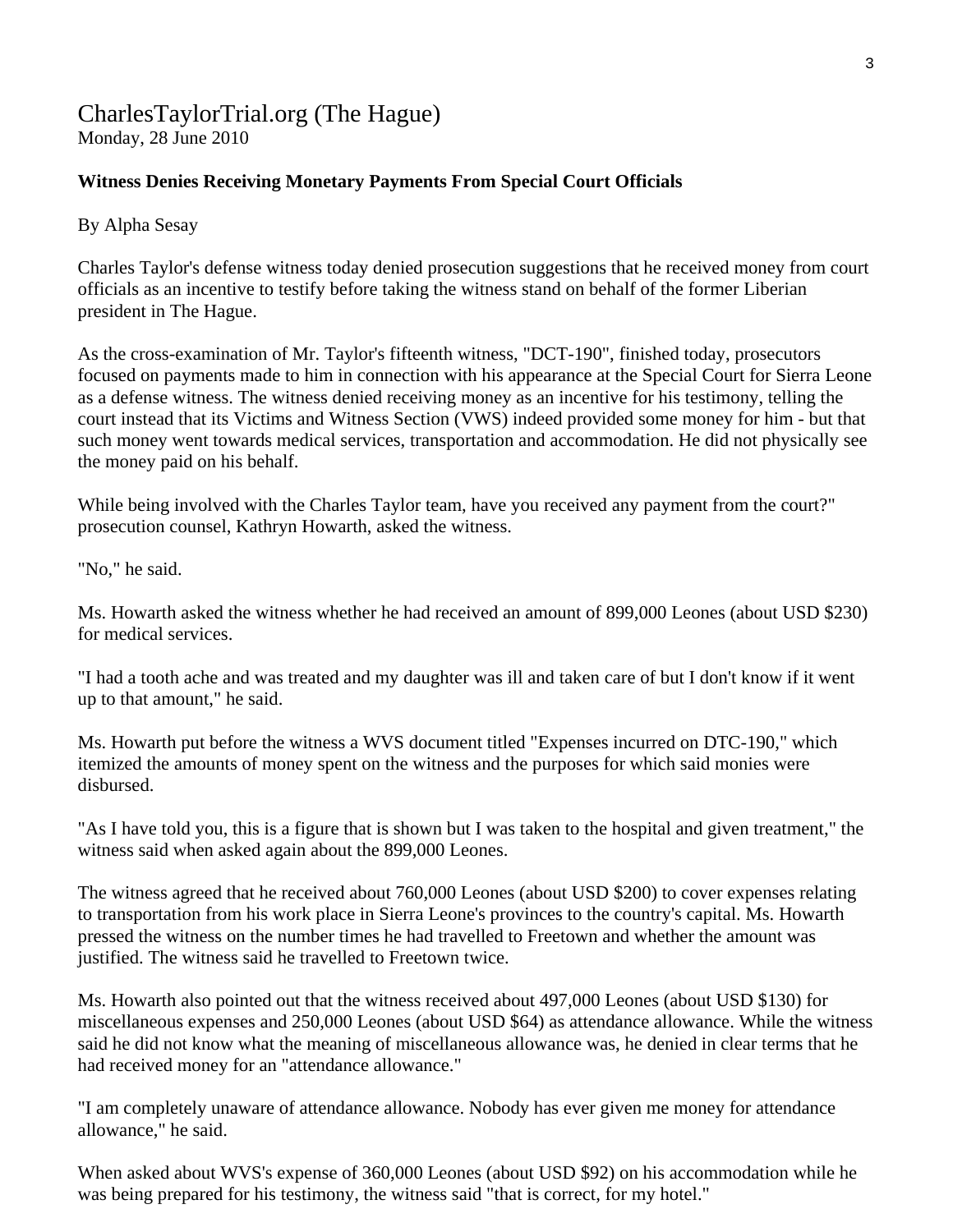Ms. Howarth pointed out that a total amount of 2,772,000 Leones (about \$706) was spent on the witness based on the document provided by WVS.

"I've never received that amount of money. The money they are claiming, one of it was paid for medications, so I've not received that kind of money," the witness responded.

The witness explained that if the money was spent on him, it could be justified because he would not be expected to leave his job, pay his way to Freetown and then pay his own accommodation bills without any support from the court. He, however, denied receiving physical cash from court officials.

"But I've told you I never received physical money from the court. In Sierra Leone, what we call physical is when they give money to you -- but they did not come and show me receipts that this is the money we have spent on you," the witness said.

As the witness concluded his testimony this morning, the judges granted a defense request that the trial be adjourned until Monday, July 5, 2010 because Mr. Taylor's lead defense counsel, Courtenay Griffiths, has been ill and unable to prepare the next witness.

The trial of Mr. Taylor will resume next Monday.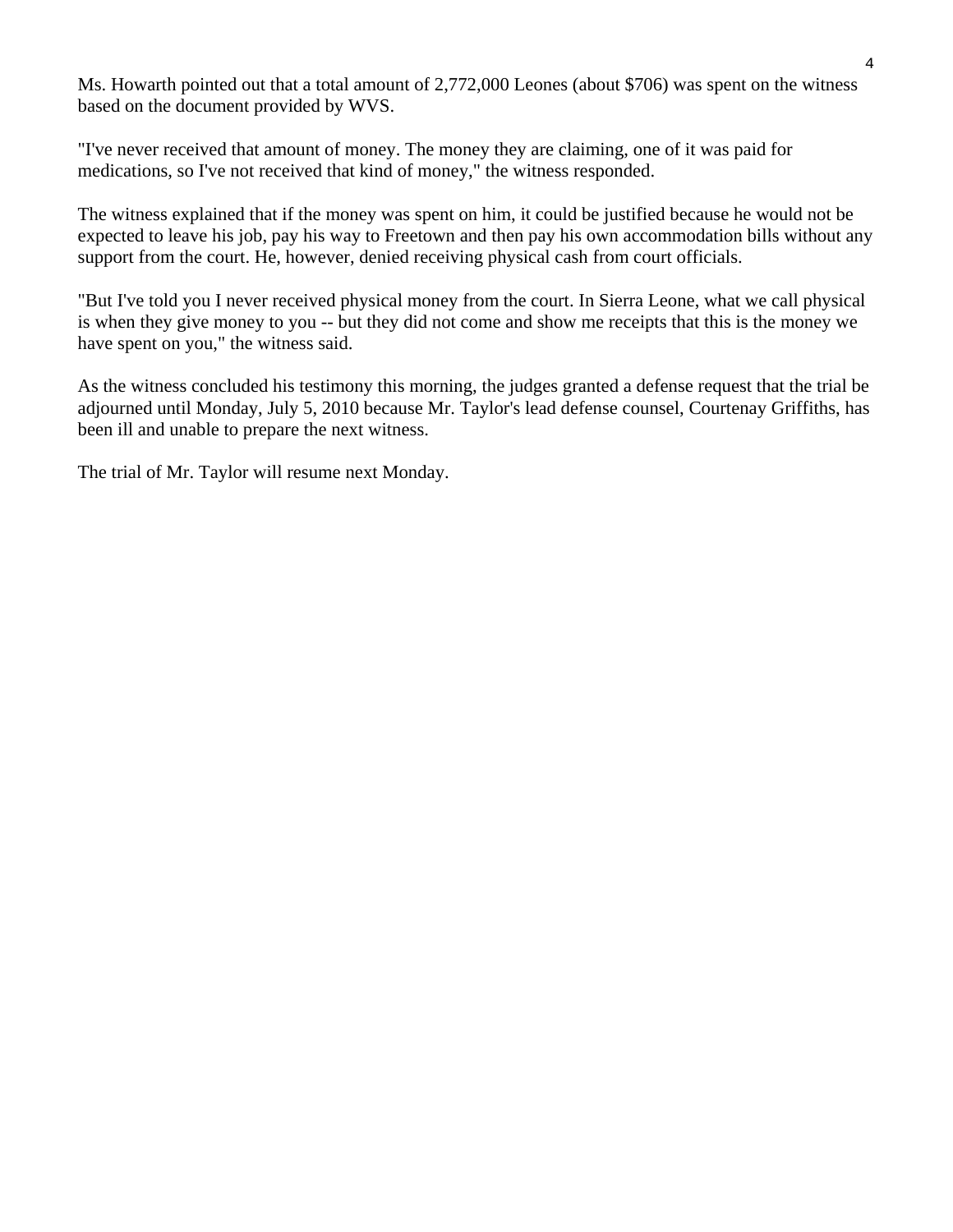

United Nations Mission in Liberia (UNMIL)

### **UNMIL Public Information Office Media Summary 28 June 2010**

*[The media summaries and press clips do not necessarily represent the views of UNMIL.]* 

### **UN News in Liberia**

### **UNMIL**

#### **UN Deputy Envoy commends Nepalese peacekeepers for their contribution to the re-establishment of the Rule of Law in Liberia**

[Public Agenda, The News, The Informer, In Profile Daily]

- The Deputy Special Representative of the Secretary-General, Ms. Henrietta Mensa-Bonsu has commended peacekeepers from the Federal Democratic Republic of Nepal for their contribution to Liberia's peace process.
- She particularly singled out their contribution to re-establishing the rule of law. She made the remarks at the medal award ceremony in Monrovia to decorate the 255 members of the Nepalese peacekeepers (240 Formed Police and 15 Military Police) who will soon end their tour of duty in Liberia.
- Paying tribute to the Federal Democratic Republic of Nepal for its continued long-standing and substantial contribution to peacekeeping operations around the world since 1958, the UN Envoy noted that this year marks the fifty-second year that Nepal has actively participated in UN peace-keeping operations.
- DSRSG Mensa-Bonsu highlighted the achievements by the peacekeepers, including support to the Liberia National Police and UN Police in curbing criminal activities and potential violent public disorder; joint patrols with the Liberian National Police; and provision of security at the Free Port of Liberia.
- Noting the professional skills they have transferred to their Liberian counterparts through working together in joint operation tasks, the DSRSG told the peacekeepers, "You have lived according to your maxim, Any Task, Any Time and Any Place."

#### **UNMIL Chartered Vessel Seized – Returning Weapons of Participating Nations**

[The Monitor, Liberian Express]

- A Pakistan-bound cargo ship carrying a "huge quantity" of explosives and other weapons was detained by Indian authorities at a harbour near Kolkata on Friday.
- The vessel was heading for Karachi and was detained at Diamond Harbour, south of Kolkata, following an intelligence tip-off, police said.
- "The Indian coast guard and navy personnel have found a huge quantity of explosives, rocket launchers, anti-aircraft guns and some bombs in two large containers," the West Bengal police chief said at a press conference in Kolkata.
- "The captain of the ship is being interrogated for further information," he added. The 153-metre-long ship was being taken to Kolkata for a thorough search by intelligence and other officials, Mr Singh said.
- "Customs have now decided to completely rummage the ship."
- Police identified the vessel as the MV Aegean Glory and said it was registered in Panama.
- The ship had sailed from Monrovia, Liberia, to Mauritius and on to Chittagong, Bangladesh, before making for Diamond Harbour. "The seized documents show that the vessel's origin was Liberia," another senior police official said. He said he could not comment on who was the intended recipient of the weapons.

#### **Other UN News**

#### **Truth FM** *(News monitored today at 10:00 am)*

#### **ILO Praises Liberia for Drafting Decent Work Bill at International Confab**

- The International Labor Organization (ILO) has praised Liberia for being the first country to draft the decent work bill.
- The ILO which played the supervisory role in the process recently submitted the draft bill to the government's delegation at the just ended ILO conference in Geneva, Switzerland.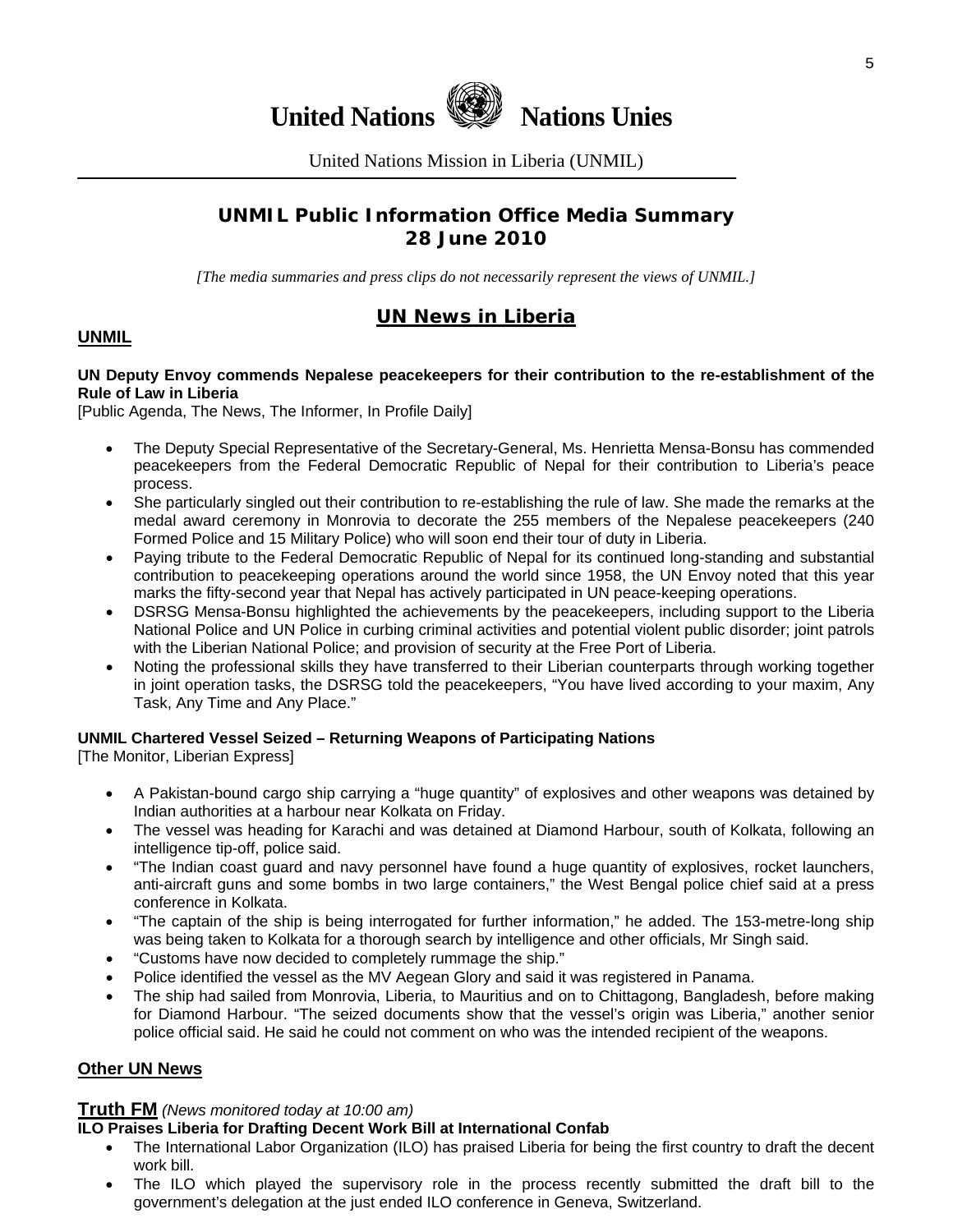- The Secretary General of the Liberian delegation at the conference Marcus Blama described the work bill as the best in seeking the rights of workers in the country.
- Mr. Blama expressed hope that government will speedily act on the bill for effective implementation.

### **Local News on Liberian issues**

#### **Bomi Citizens Ask President Sirleaf to Seek 2nd Term**

[Liberia Journal]

- Citizens of Bomi County have petitioned President Ellen Johnson Sirleaf to contest a second term in the 2011 Presidential Election.
- The Bomi citizens presented two separate petitions to Madam Sirleaf urging her to count on the people of her home county for their support.
- President Sirleaf gave no definite response to the citizens' petitions but urged the women of the county to engage more in agricultural activities.

# **Lawmaker Wants Measures against Nimba Superintendent**

[Heritage]

- Nimba County Senator Prince Johnson has called for appropriate action against Superintendent Edith Gongloe Weh for violating the Public Procurement and Concessions Commission (PPCC) law.
- Senator Johnson said President Ellen Johnson Sirleaf must take the appropriate action to serve as a deterrent in the fight against corruption.
- The Nimba lawmaker said the unilaterally withdrawal of US\$1.2 million from the county's social development funds by Superintendent Weh was illegal.
- According to him, the Superintendent violated six laws of the PPCC.
- The statement by Senator Johnson comes a day after the PPCC charged Superintendent Weh of violating procurement law.

#### **Government Launches National Strategic Transport Policy**

[Daily Observer]

- The Transport Ministry in collaboration with the Public Works Ministry has launched a National Strategic Transport Policy (NSTP).
- Transport Minister Aphanso Gaye said the policy was developed within the context of the Poverty Reduction Strategy (PRS) which considers transport as a vital tool to Liberia's economic development.
- Minister Gaye said the programme is a manifestation of the government's desire to modernize the Liberian Transport System.
- He said NSTP was formulated between 2008 and 2010 to join efforts of the Transport and Public Works Ministries in improving the transports system of the country with the support from Liberia's international development partners.
- The launch of the programme took place at the Samuel K. Doe Sports complex in Paynesville.

#### **NEC Opens Campaign for July 20 River Gee By-election, Qualifies Four Candidates**

[Liberia Journal, The New Republic, The News, Heritage, The Monitor, The Informer]

- The National Elections Commission (NEC) has officially declared campaign opened for the 20 July River Gee County District Number Three by-election.
- NEC acting Chairman Elizabeth Nelson said the period of political campaign will last until midnight 18 July 2010.
- Four persons have already been certified by NEC to contest the by-election.
- Those certified are Christian Chea of the ruling Unity Party; Philipbert Toe of the opposition Congress for Democratic Change and Independent candidates, Francis Younge Sr., and Marcus Quenneh.
- Cllr. Nelson said the qualification of the candidates followed rigorous period of nomination and scrutiny.

# **In Economic Sabotage Case: President Sirleaf's Son linked**

[New Democrat]

• The son of President Ellen Johnson Sirleaf has again been linked to the economic sabotage case involving three Liberians.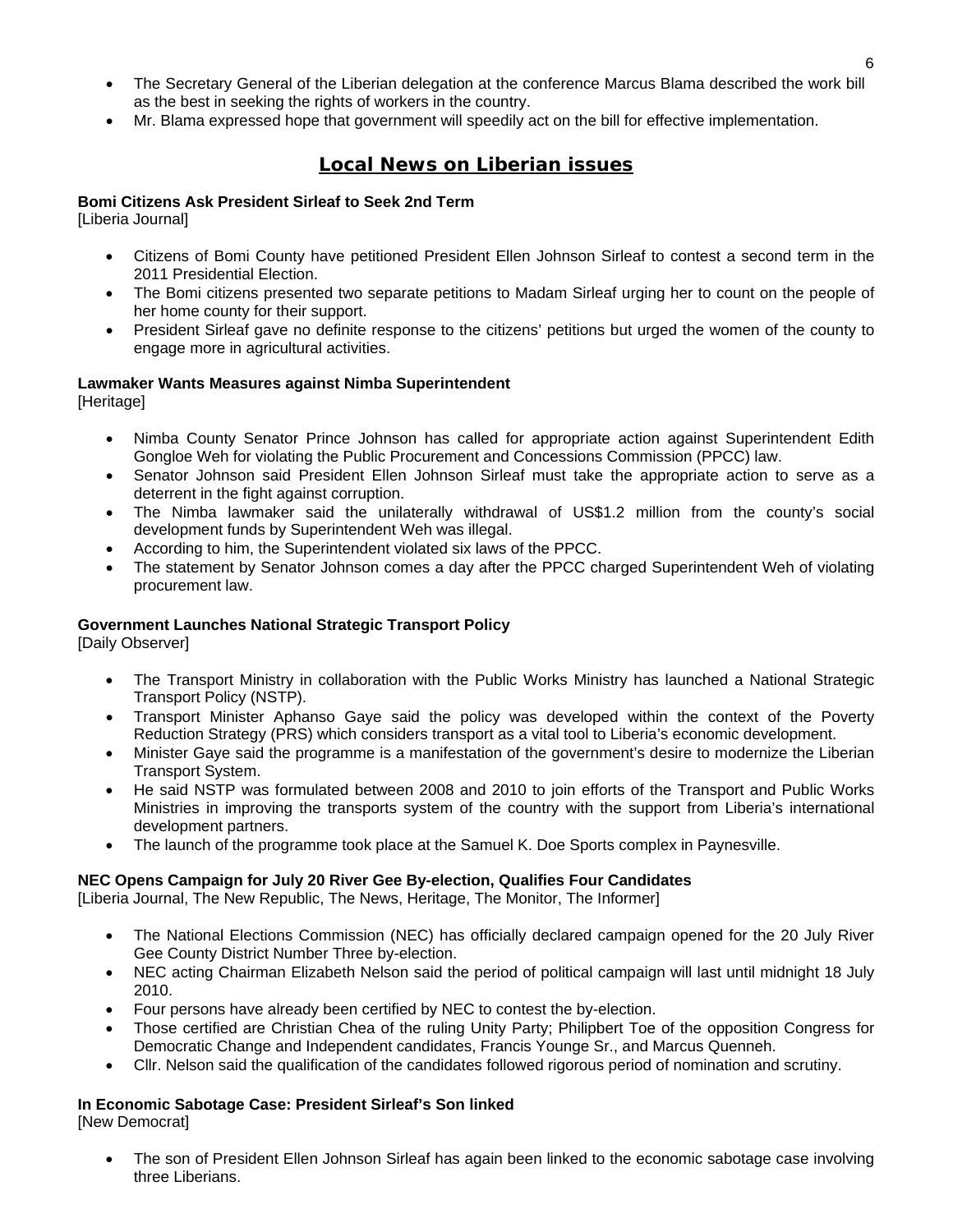- Richard Passawe, the second defense witness, said it was Charles Sirleaf who organized the dubious plan to withdraw the over a million US Dollar from the Central Bank.
- He claimed Mr. Sirleaf told them he was trying to establish a trust fund to support youth projects in Liberia.
- Richard Passawe who used the name E-Jee Sirleaf during the withdrawal, said Mr. Sirleaf used a man only identified as Gbotoe as liaison between him and them.
- He admitted withdrawing the first US\$2,000 but said the bank slip was filled in and given to him.
- Richard also admitted presenting photos for an ID card but said he did not sign the ID.
- Also testifying Tuesday, the first Defense witness said the entire plan was the brain child of Mr. Sirleaf.
- In his more than five-hour testimony, Mars Jusu Passawe said an emissary of Mr. Sirleaf in person of one Bill Findley always spoke with them while they were in prison.
- Mars Jusu said they were told they should have received three thousand US Dollars each from one Hans Williams while in prison.

#### **"Fistula is Devastating" Says Official Asserts**

[Daily Observer]

- The Acting Programme Manager of the Liberia Fistula Project says the consequences of fistula are life threatening.
- According to Mr. Sualaho Morris Koon, the effects of fistula often lead to the death of baby and chronic leakage by the mother.
- Fistula is a disease that develops in the internal organ of women that causes constant urine and makes it difficult for them to have children.
- Mr. Koon said women suffering from fistula are most often left abandoned or neglected by their husbands and families, and ostracized by communities.
- He made the statement at the end of a three day workshop for fistula survivors and upcoming advocates in Jacob town, Paynesville.
- The Liberia Fistula Project Acting Manager said the training was to renew the hopes and dreams of fistula sufferers and young campaigners.
- The Liberia Fistula Project was launched in 2007 by government through the Health Ministry with funding from the United Nations Population Fund.

#### **Star Radio** *(News monitored today at 09:00 am)* **Bomi Citizens Ask President Sirleaf to Seek 2nd Term**

**In Economic Sabotage Case: President Sirleaf's Son linked** 

#### **Lawmaker Wants Measures against Nimba Superintendent**

#### **NEC Opens Campaign for July 20 River Gee By-election**

#### **Ex-ATU officer, Others Sentenced for Armed Robbery**

- Criminal Court 'D' has sentenced three men to 20 years in jail for armed robbery.
- Leroy Toe, a former Anti-Terrorist Unit (ATU) officer, Sonnyboy Moore and Slim Varsiah were sentenced Friday.
- Jurors found them guilty last week following a trial in which they were legally represented.
- The men committed the act in the AB Tolbert Road community in Paynesville.
- Following the sentencing, the men expressed disappointment in the justice system of the country claiming that they were falsely accused and wrongly prosecuted.

#### **DEA to Burn over LD\$30 Million Drugs**

- The Drug Enforcement Agency (DEA) says it would this morning set on fire over thirty million Liberian dollars worth of assorted dangerous drugs.
- The Director of the DEA Col. James Jaddah said the drugs would be burned simultaneously throughout the country.
- The burning exercise is in observance of this year's International Day against Drug Abuse and Illicit Trafficking.
- A DEA release said the burning exercise will be take place in Tubmanburg, Bomi County.

#### **"Fistula is Devastating" Says Official Asserts**

### **International Clips on Liberia**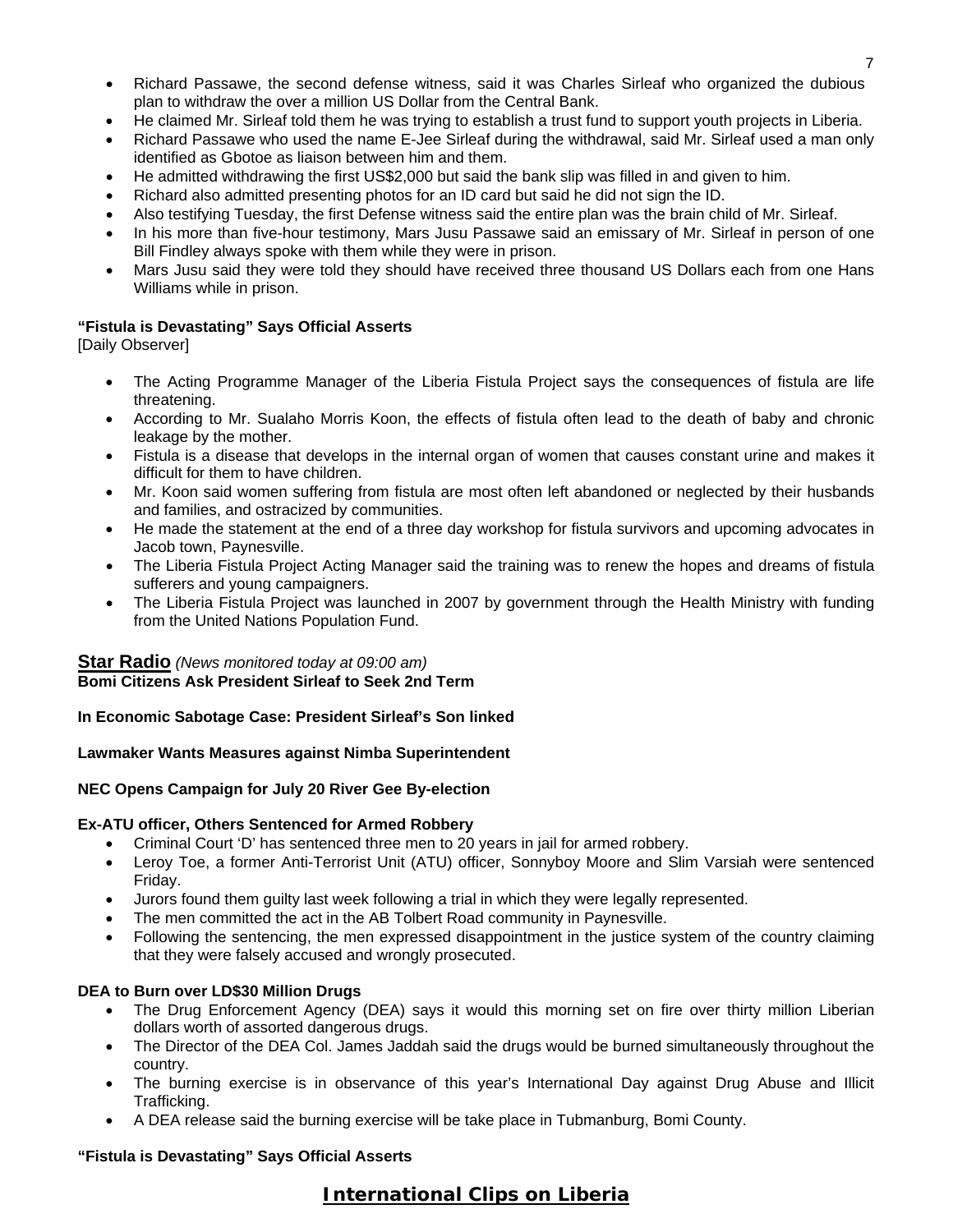#### **Ex-Liberian leader optimism about African progress in the 21st Century http://www.ghanaweb.com**

Professor Amos Sawyer, former interim President of Liberia, has observed that the development of youth leadership is a prerequisite to enable Africa "to achieve the dream of making the 21st century the African century". He said the spread of democracy in Africa in the latter part of the 20th century, encouraged many people to believe that an African renaissance would involve the youth as the driving force of the development agenda. The former Liberian leader made the observation in an address to a Strategic Future Convention of the Foundation for Future Leaders International, in Sunyani on the theme: "The African Youth as Architects and Builders of the New Africa." The 3000 delegates were drawn from members of the Foundation from more than 60 secondary and tertiary schools and other affiliates in the country. Prof. Sawyer stressed that the participation of the youth in political, social and economic governance is very important on every conceivable measure.

#### **Liberia: Water sector faces "deadly" financing gap IRIN**

Poor sanitation and bad hygiene cause the deaths of one in five Liberians, according to the World Health Organization, but despite NGO lobbying efforts to put clean water and sanitation high on donors' and the government's agenda, the sector still faces a "deadly financing gap" says NGO Oxfam. Three out of four Liberians have no access to safe drinking water and six out of seven cannot access sanitation facilities, such as toilets, according to Oxfam in a recently-launched report, Life and Dignity at risk: Water, Sanitation and Hygiene in Liberia. A further US\$93.5 million is needed to boost clean water access to 50 percent of all Liberians; and to improve access to toilets to 33 percent - goals set out in the government's 2008-2011 poverty reduction strategy. Diarrhoea kills 20 percent of children who die aged five or under in Liberia according to the report, which was released on behalf of the WASH consortium - a group of five international NGOs which advocate the improvement of water, sanitation and hygiene (WASH) services in the country.

### **International Clips on West Africa**

#### **Guinea**

#### **Four candidates stand out in Guinea's presidential polls www.apanews.net**

The early results, released by private radio stations that were deployed in different polling stations throughout Guinea, thanks to financial support from donors, reportedly give a big lead to four of the 24 candidates of the 27 June presidential elections. The outstanding candidates are Alpha Conde of the Rally of the People of Guinea (RPG), Cellou Dalein Diallo of the Union of Democratic Forces of Guinea (UFDG), Sidya Toure of the Union of Republican Forces (UFR) and Lansana Kouyate of Hope Party for National Development (PEDN). Lansana Kouyate created a stir by gaining ground on Alpha Conde's stronghold in Upper Guinea, where result trends put him second position behind the RPG candidate. The fact that Kouyate is also a native of this region, populated by Malinke people, played in favour of the former Prime Minister of Guinea. Cellou Dalein Diallo reportedly leads in Foutah Djallon as voters of this region have strongly mobilized for their kin. In this atmosphere characterized by ethnic vote, the Forest region of Moussa Dadis Camara was played between two contenders; namely Alpha Conde and Sidya Toure although Dalein also obtained good results from there. This region has the biggest number of voters, after the Guinean capital, thus the stake it represents. For its part, the Independent National Electoral Commission (INEC) is yet to release official results for these elections whose provisional results will be announced on Wednesday and the final results by next Monday. Some observers believe that there will be a second round considering the pace at which things are going. A run-off, if any, is scheduled for 17 July to decide between the favourites.

#### **Guinea poll only adds to Ivorian despair at limbo Reuters**

A peaceful poll in Guinea has added to widespread scepticism among residents of neighbouring Ivory Coast about whether their leaders are really committed to holding an election already delayed for five years. Just like Guinea, Ivory Coast badly needs a poll to produce a government with the mandate to get the country and its economy back on its feet. But unlike its vastly poorer neighbour, the world's top cocoa-grower seems incapable of doing so, with half a dozen election dates missed since 2005 while politicians wrangle over voter identification or procedures for disarming rebels. "The difference between Ivory Coast and Guinea is very simple: Guinean politicians wanted to have an election," said unemployed geography lecturer Della Omer, taking shade under a palm tree on a muddy pavement. "No one is fooled anymore. If the politicians here wanted an election tomorrow, they could do it." In a chaotic 18 months, Guinea has seen a coup usher in a military regime whose forces went on to massacre pro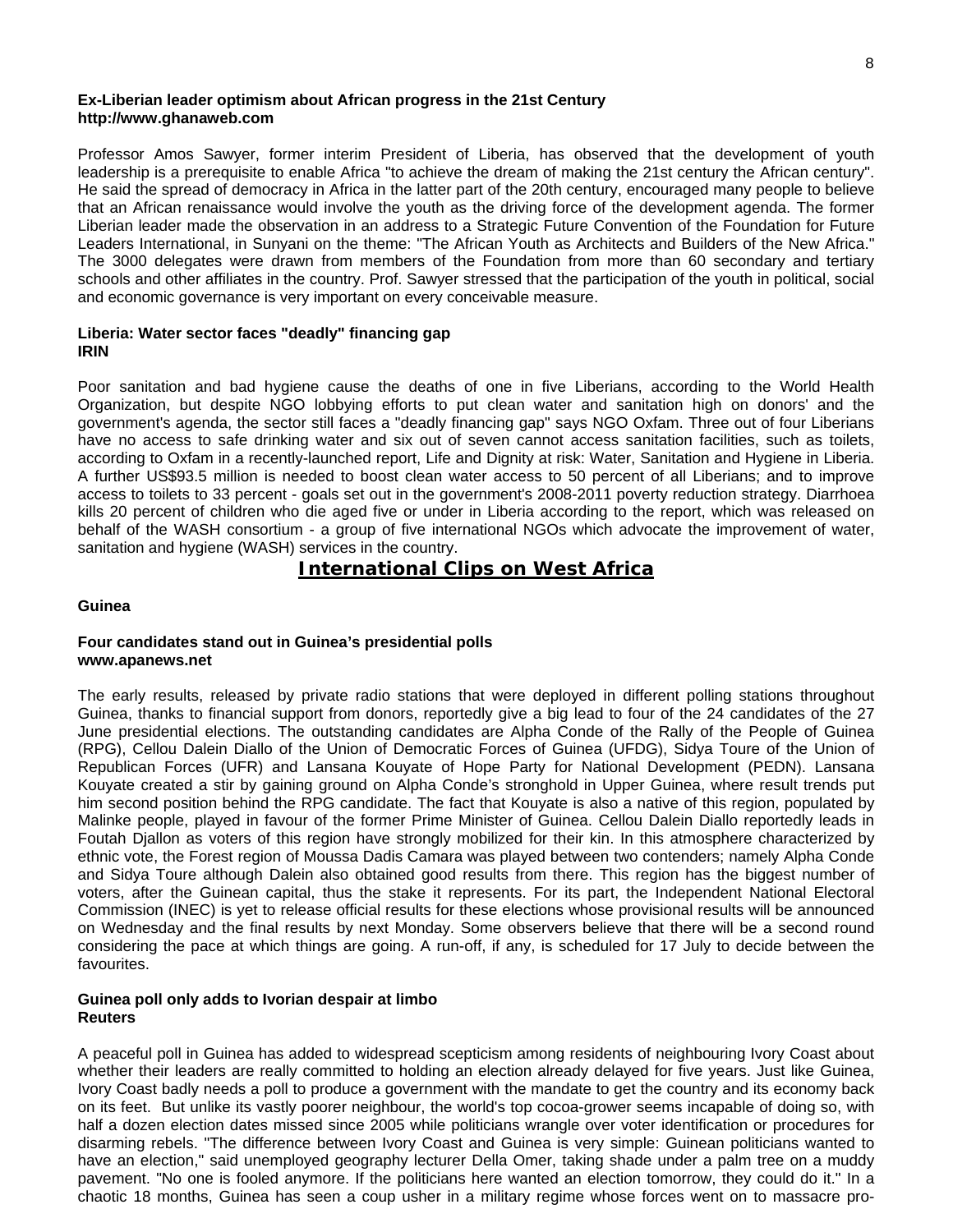democracy marchers in the capital Conakry, and a gun attack on the junta leader whose successor stunned the world by pledging elections. Years of slow-burn political crisis in Ivory Coast, once West Africa's show piece and economic hub, have wrecked the economy, scared off investment and sent unemployment skyward.

#### **Guinea holds first free election http://english.aljazeera.net**

**Guinea's** presidential election, described as the West Africa nation's first free vote after decades of military rule, has passed off peacefully. International observers said the turnout was high on Sunday, with long queues seen in front of polling stations. "Voting is peaceful, orderly and there is a sense of excitement," Yakubu Gowon, the former Nigerian leader heading the observation mission of the US-based rights group Carter Center, told reporters. He estimated the voter turnout to be between 75080 per cent. "For the first time in Guinea's history, the military has been called upon to act as guardians of democracy rather than suppressors of the people," Al Jazeera's Andrew Simmons, reporting from Conakry, the capital, said. Our correspondent described the prevailing sentiment throughout the country as one of "massive enthusiasm". Almost 4000 local and foreign observers were deployed for the election in a country with a population of 10 million.

#### **US says Guinea vote went "extraordinarily well" Reuters**

The United States hailed on Sunday the holding of presidential election in Guinea seen as the first free vote in the junta-ruled West African state's post-colonial history. "Based on the assessment of local and international observers and our own election monitoring mission, the U.S. Embassy believes voting to have gone extraordinarily well," the embassy in the capital Conakry said in a statement. Results are not expected before Wednesday and a secondround run-off between leading candidates is likely in July.

#### **Guinea poll went well despite hitches: observers Reuters**

Guinea's first free election since independence in 1958 was hit by some technical problems but appeared to have gone off smoothly, international observers said on Monday. Traffic started to roll and shops re-opened in the capital Conakry after a shut-down during the voting on Sunday, which saw Guineans flock to polling booths from before dawn to produce a turnout of up to 80 percent. "People are almost pinching themselves that it's gone so well so far," said a Western diplomat in Conakry of a poll that could help trigger more investment in the West African mining giant and unlock aid needed to rebuild an economy shattered by decades of graft and strong-arm misrule. Residents complied with a ban on large gatherings on polling day, and no trouble was reported overnight. The 24 candidates and their supporters are waiting for preliminary results from the election commission, expected by Wednesday. With such a large number of candidates, the first round of voting is unlikely to produce a winner and a run-off, pencilled in for July 18, will probably be necessary. Observers from the European Union, African Union, regional group ECOWAS and the U.S.-based Carter Center said they would publish their initial reports in the next few days. But immediate impressions of the poll have been generally positive, despite some technical hitches. The United States on Sunday hailed the poll's conduct and the Carter Center estimated a turnout of 75-80 percent.

#### **Ivory Coast**

#### **Cote d'Ivoire to host maiden int'l colloquium on school canteens www.apanews.net**

The first international colloquium on school cafeterias in Africa will take place on 1-3 July 2010 in Yamoussoukro, the Ivorian political and administrative capital, APA learns here. Actors and partners in school canteens in Africa will take advantage of this meeting to assess the situation and define new prospects for this programme, Mrs. Odette Loan Lago Daleba, National Director of School Canteens in Cote d'Ivoire, said Sunday on RTI, the Ivorian public broadcaster. "About 20 countries are expected at this international colloquium," she said, adding that national education ministers from Cameroon, Senegal, and Rwanda will attend the Yamoussoukro gathering, which will be opened by President Laurent Gbagbo. The European Union, the World Bank, the World Food Programme (WFP) and other development partners will also be attending this first colloquium. "Today, Cote d'Ivoire has good expertise in dealing with school canteens, thanks to the support we get from the country's highest authorities," Mrs. Loan Lago Daleba went on.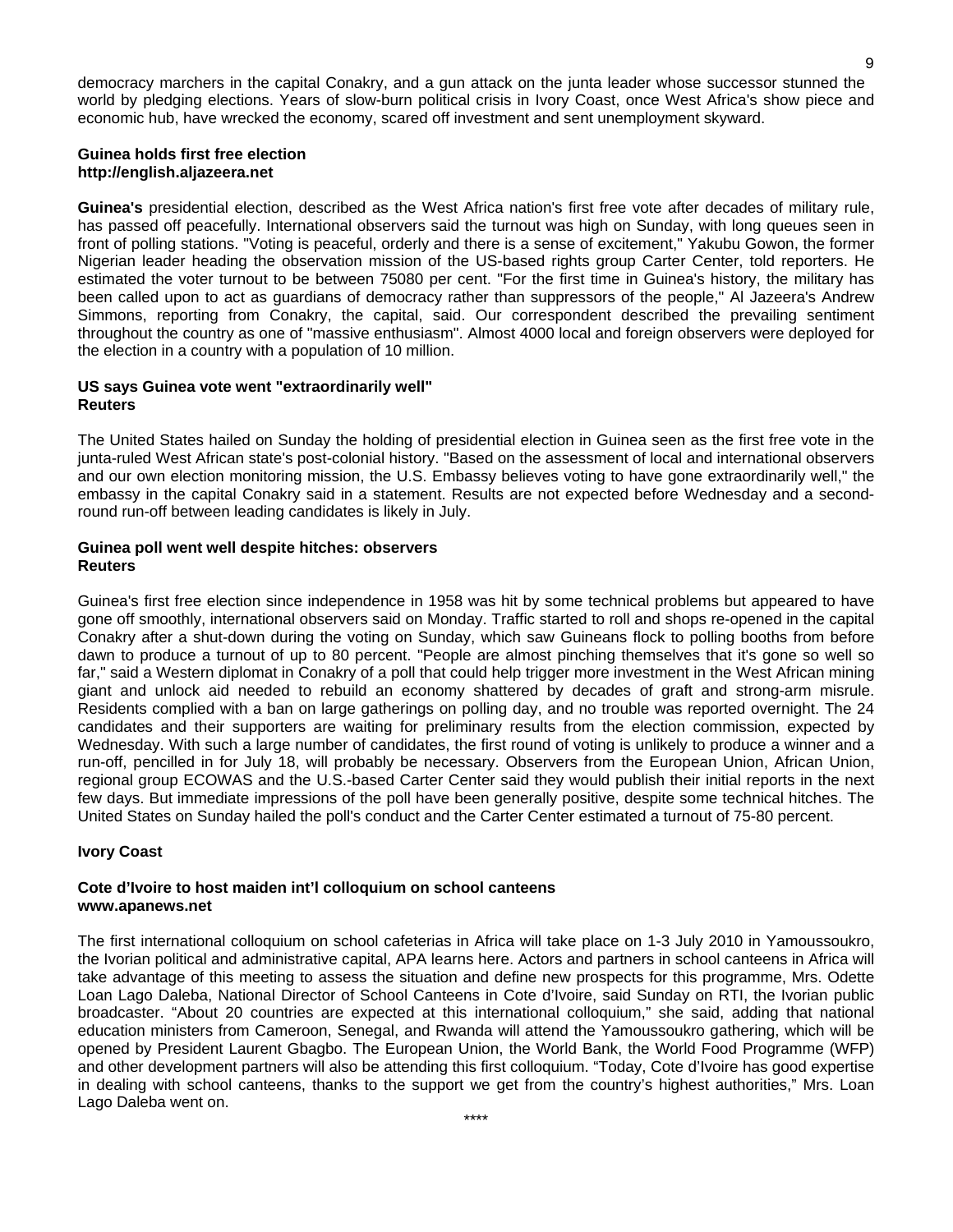## Daily News Online Tuesday, 29 June 2010 http://www.civil.ge/eng

### **ICC Prosecutor: 'No Impunity to Crimes in Georgia'**

A delegation from the Office of Prosecutor of International Criminal Court (ICC), which visited Georgia last week, received an update on national investigation being carried out by the Georgian prosecutor's office into alleged crimes committed during the August war, ICC's Prosecutor's Office said in a press release.

"The Rome Statute ensures the end of impunity," ICC Prosecutor, Luis Moreno-Ocampo, said referring to the statute, which entered into force in 2002, establishing ICC.

"States have the primary responsibility to investigate and prosecute; the Court only steps in if there are no genuine national proceedings," he said.

Shortly after the war, the ICC Prosecutor announced on August 20, 2008 about the preliminary examination of the situation in Georgia. During the preliminary examination ICC Prosecutor's Office assesses if an investigation should be opened.

"The Court potentially has jurisdiction over ICC crimes allegedly committed on the territory of Georgia, including forced displacement of civilians, killing of peacekeepers and attacks against civilian targets," the ICC Prosecutor's Office said on June 25 in a press release headlined "No impunity for crimes committed in Georgia."

During the visit on June 22-24, the ICC Prosecutor's Office delegation met with Georgia's chief prosecutor, the Chairman of Supreme Court, the State Minister for Reintegration, senior officials from the Ministries of Justice, Foreign Affairs and Defence, as well as representatives from non-governmental organizations.

"We appreciate the co-operation of the Georgian authorities," ICC Prosecutor said. "It is mandatory that those most responsible for serious crimes be investigated."

His office said that both Georgia and Russia were providing "substantial information" on their respective national investigations. The delegation from ICC Prosecutor's Office paid its previous visit to Georgia in November, 2008 and to Russia in March, 2010.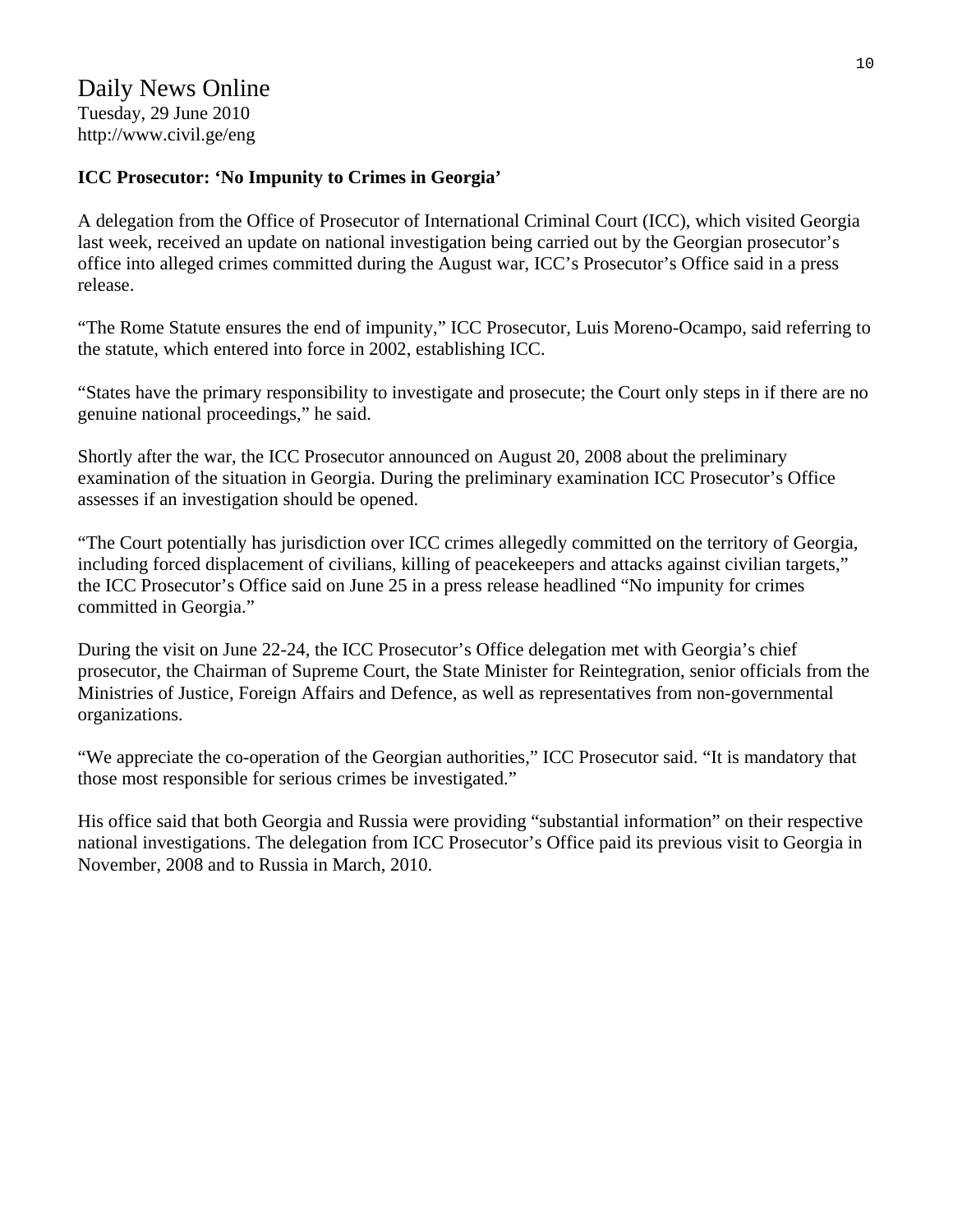### Amnesty International (AI) Monday, 28 June 2010

### **Timor-Leste: Justice in the Shadow**

"The establishment of the Court is still a gift of hope to future generations, and a giant step forward in the march towards universal human rights and the rule of law."

Kofi Annan, the seventh Secretary-General of the United Nations, 18 July 1998 at the signing of the Rome Statute of the International Criminal Court in Rome.

A few months before Timor-Leste's accession to the Rome Statute of the International Criminal Court (thereafter called the Rome Statute) on 6 September 2002, Peace Laureate José Ramos-Horta, today's Timor-Leste President, praised the role of the International Criminal Court (ICC), qualifying the new institution of "the sharpest expression of developments in international humanitarian and human rights laws". He further added:

"It is crucial not only for East Timor to ratify this treaty at this time in history but for countries in Asia and elsewhere in the world that have witnessed and experienced first hand the atrocities committed by those in power and those who hold guns and use them against innocent civilians, most of whom are women and children… There is a need to prevent violence and allow the rule of law to take its due course in trying to bring to justice those responsible for such horrendous crimes… The ICC can be a rallying point for those who seek peace through the use of the rule of law."

Timor-Leste's accession to the Rome Statute constituted a significant step towards reaffirming the need to uphold the rule of law and condemning the most heinous crimes under international law, which occurred on a large scale in Timor-Leste during Indonesia's occupation. It stands in sharp contrast with the recent attitude of the Timorese government towards justice for past crimes against humanity and other serious human rights violations which occurred under Indonesian occupation between 1975 and 1999 and the prevailing culture of impunity.

As stated in the Preamble of the Rome Statute, the States Parties to this Statute, recognize "that such grave crimes [genocide, crimes against humanity and war crimes] threaten the peace, security and well-being of the world", affirm "that the most serious crimes of concern to the international community as a whole must not go unpunished and that their effective prosecution must be ensured by taking measures at the national level and by enhancing international cooperation", are determined "to put an end to impunity for the perpetrators of these crimes and thus to contribute to the prevention of such crimes", and recall "that it is the duty of every State to exercise its criminal jurisdiction over those responsible for international crimes."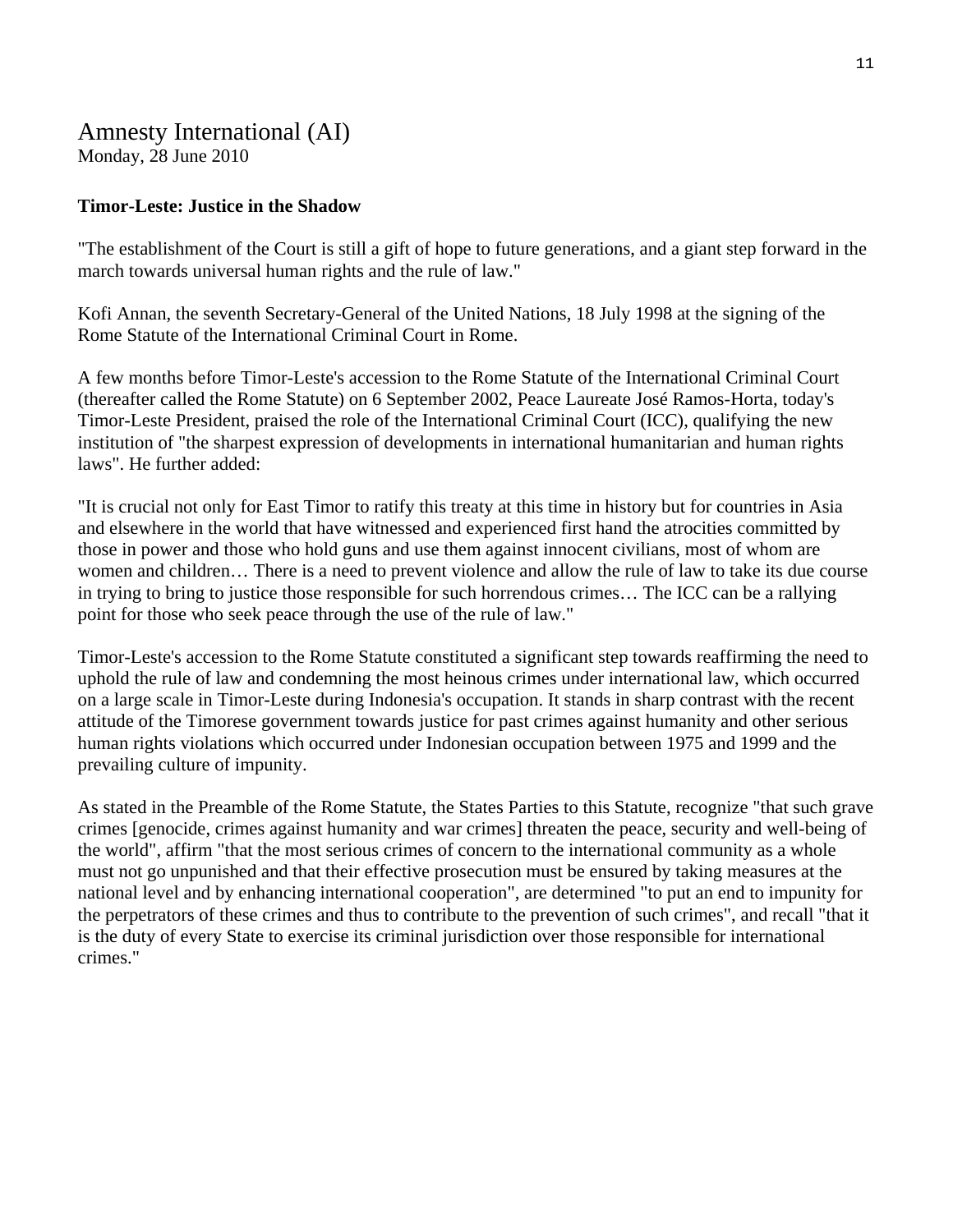# The Christian Science Monitor

Monday, 28 June 2010

### **Rwanda takes a strict line on genocide denial. The US should support that.**

To help Rwanda protect its postgenocide democracy from renewed ethnic divisions, Washington must be more alert to ideology at work there.

### By Richard Johnson, Kigali, Rwanda

Arrogance, ignorance, and indifference to African victims of genocide have long been hallmarks of Western treatment of Rwanda. The US government should take care not to perpetuate this unfortunate tradition in the run-up to Rwanda's presidential election in August and fan ethnic tensions in Rwanda.

US Secretary of State Hillary Rodham Clinton admonished the Rwandan government on June 14 for its legal prosecution of "opposition figures" and "lawyers," which she called political actions that should be reversed. Whoever drafted and vetted the secretary's comments did her, and Rwanda, a disservice.

The "opposition figure" in question is Victoire Ingabire, a Rwandan émigrée who returned to Rwanda from Europe in January to run for president. She had been living outside Rwanda since the 1994 genocide. Upon her return this year, she was soon charged with genocide denial, stirring up ethnic hatred, and collaborating with a rebel force based in eastern Congo – the Democratic Forces for the Liberation of Rwanda (FDLR), which is led by the remnants of the military officers and politicians who planned and perpetrated the 1994 genocide against the Tutsis in Rwanda.

The "lawyer" Secretary Clinton referred to is Peter Erlinder, an American who is a defense attorney for accused genocide perpetrators at the International Criminal Tribunal for Rwanda, and a public spokesman for their cause. He portrays himself as a seeker of truth and justice, but is widely viewed within Rwanda as a conspiracy theorist and genocide denier. Mr. Erlinder came to Rwanda in late May to advise Ms. Ingabire. He was arrested, charged with genocide denial and endangering Rwandan security, then released on bail on June 17, on grounds of compassion for his physical and mental health problems. Though he has since returned to the US, Rwanda still aims to try him.

To Americans who follow what passes for news about this far-away African country (there is a lot going on right now, often troubling, but with no Western journalists based here, there is a dearth of in-depth reporting), Clinton's remarks might seem like sound advice. But her intervention was harmful to Rwanda's efforts to protect its post-genocide democracy from renewed ethnic divisions. The stakes are too high for an ad hoc approach.

In the case of Erlinder, the US has a duty to ensure that any American arrested overseas gets fair treatment. But to characterize his prosecution as "political" and to urge he be released on compassionate grounds, as the State Department did, goes well beyond this duty. It supposes that genocide denial is a victimless crime, and not legitimate grounds for legal action. Europe doesn't see it that way. Nor of course does Rwanda, with its 300,000 still-traumatized genocide survivors. Why should we?

As for Ingabire, it is astonishing that the US would appear to go to bat for her. Ingabire claims to want reconciliation and democracy for Rwanda. Human Rights Watch (HRW) has campaigned for her to be allowed to compete in Rwanda's election. But, surprisingly, HRW has not told its readers (including, no doubt, folks at the State Department) a word about the ideology and background of Ingabire's party or the nature of her campaign. This can be remedied.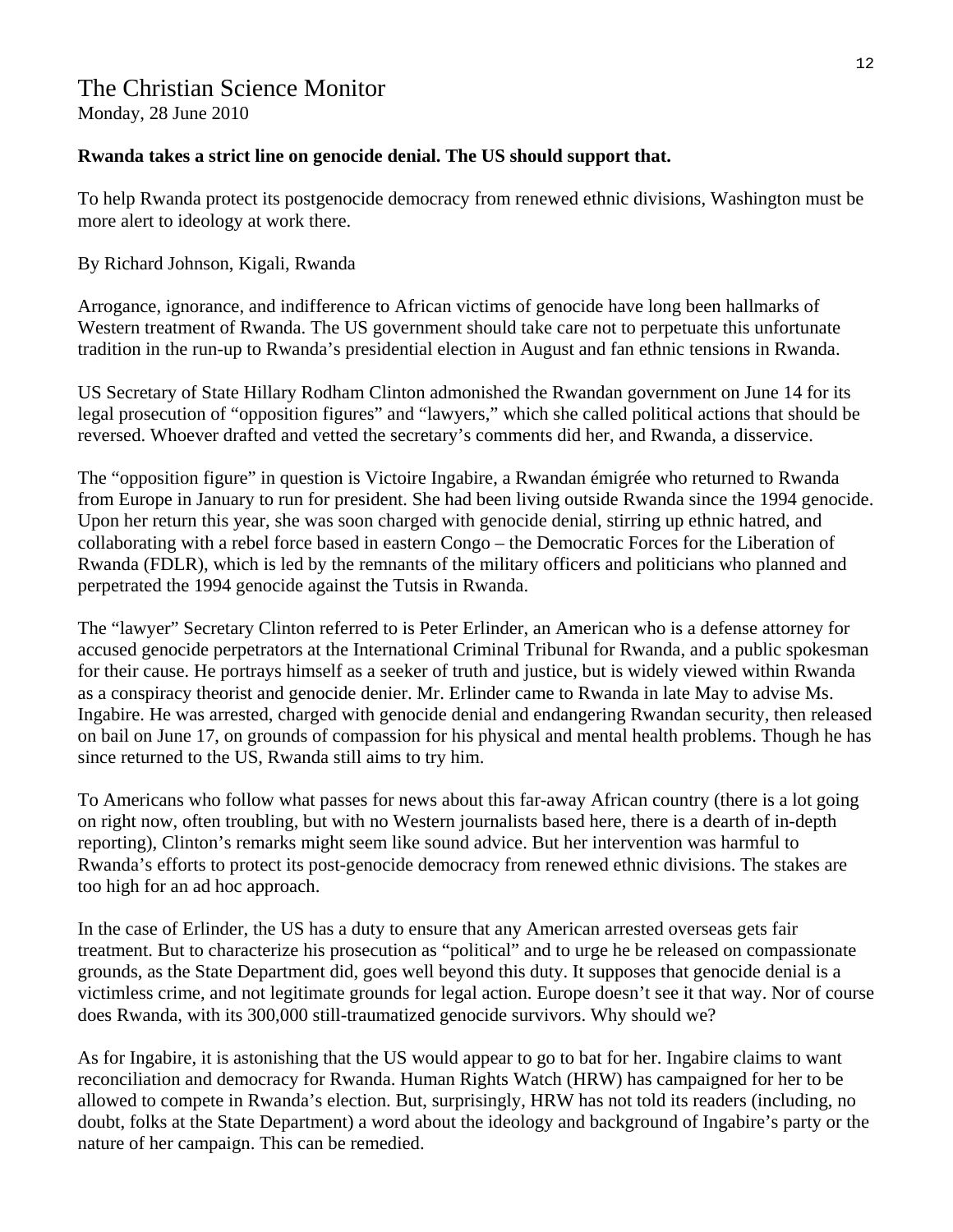Ingabire is president of two Rwandan émigré parties based in Europe. One is the RDR, the other the FDU; they are essentially the same, save for the alphabet-soup acronym intrigue of émigré politics. Both are the descendents of the RDR party established in 1995 in eastern Congo by Rwandan military leaders of the 1994 genocide against the minority Rwandan Tutsi. Their intent was to replace, with less compromised faces, the Rwandan interim government that had committed the genocide and then retreated to eastern Congo.

The founding RDR ideology and strategy, never repudiated since 1995, is to return the genocide perpetrators and their supporters to power in Rwanda by force or by negotiation. Ingabire's predecessor as RDR president in Europe, Charles Ndereyehe, is the subject of an Interpol warrant for genocide crimes committed against Tutsis in 1994. Ingabire's RDR and FDU have long had ties with the FDLR in eastern Congo. The United States and the United Nations treat the FDLR as a terrorist group; two of its Europebased leaders are under arrest in Germany.

Ingabire's personal links to the FDLR are cited in a 2009 UN Experts' Report about the FDLR. Her public statements in Europe since 2000 are a rich trove of genocide ideology and denial. And Ingabire's campaign in Rwanda prior to her arraignment was clearly aimed at mobilizing ethnic divisions between Hutus and Tutsis.

Her first stop once back in the country was to visit Rwanda's main memorial to the 1994 genocide against the Tutsis, where she raised the issue of remembrance of Hutu victims. This is like going to Auschwitz to raise the issue of the German victims of Dresden. Ingabire also chose to meditate at the tomb of the first president of the Rwandan regime, which took over on independence from Belgium in 1962. This regime institutionalized racism against Tutsis and organized an initial mass killing of some 15,000 of them in 1963-64. Next, she visited with convicted perpetrators of the 1994 genocide in hospitals in two Rwandan towns, repeated her often-stated condemnation of the special genocide courts that convicted them, and promised to abolish these courts if elected. (Thanks to these 15,000 courts, set up in 2001 and already projected to end their work this summer, there are over 500,000 genocide perpetrators in Rwanda who have confessed or been convicted. Many are now at large again after having served their sentences.)

To my knowledge, the US never admonished Germany for banning the Nazi-like "Socialist Reich Party" in 1952, or for prosecuting Holocaust deniers, or for banning the two dozen right-wing hate groups it has shut down over the past 18 years. We should treat Rwanda with the same understanding and respect.

Ingabire will be brought to trial soon. She is, of course, innocent of the charges against her until proven guilty. The US government will be able to assess the Rwandan government's case against her, its conduct of the trial, her defense, and the court's ruling.

In the meantime, the State Department should certainly reconsider whether it really wants to make comments that appear to press Rwanda to welcome into its political life an émigré party that is heir to the genocidal regime of 1994.

*Richard Johnson is a retired American diplomat living in Kigali.*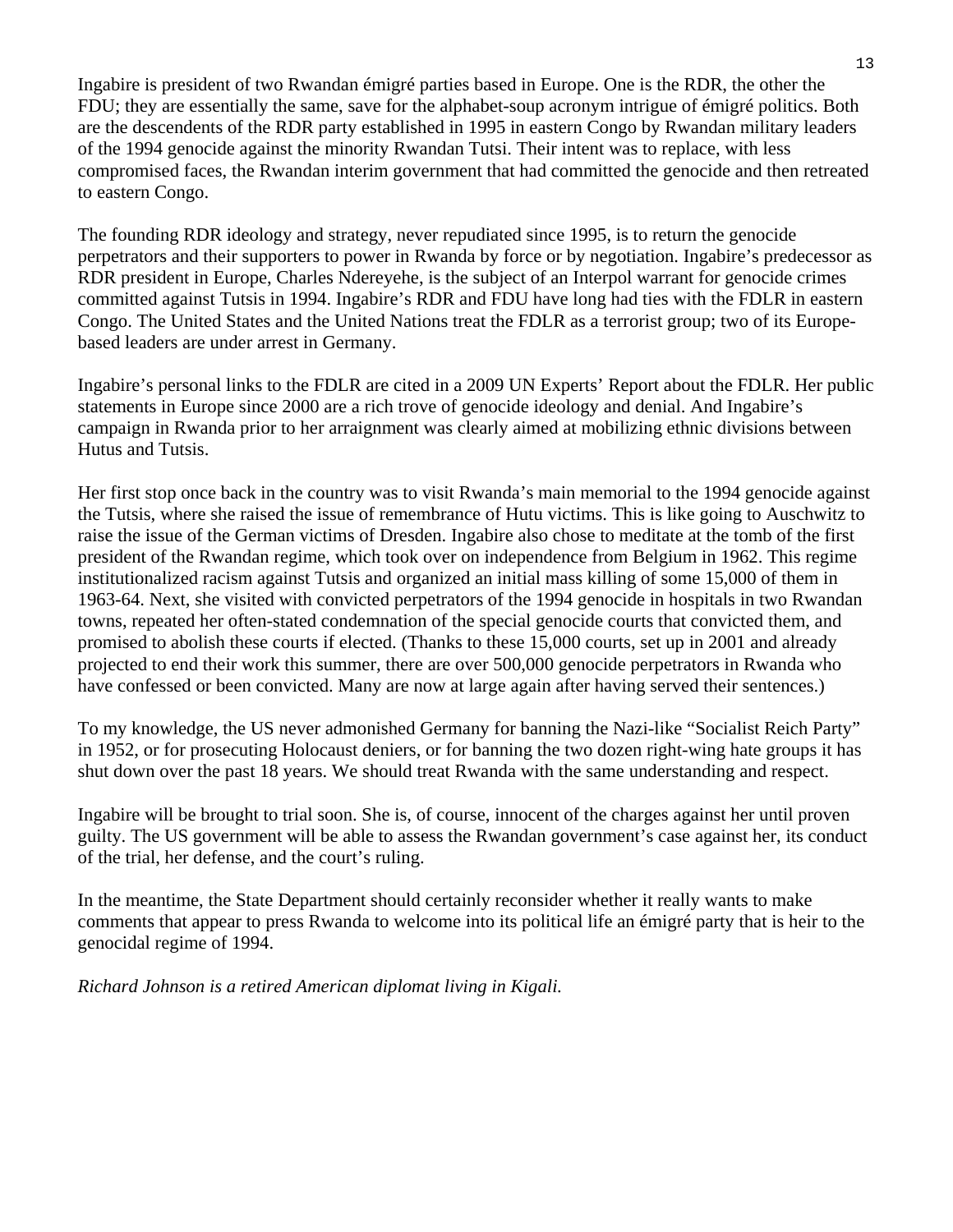### **Rwanda: Genocide Suspect Lied to Get Citizenship - U.S. Prosecutors**

### James Karuhanga

Kigali — FEDERAL prosecutors in the state of New Hampshire in the United States, Thursday arrested and indicted a Rwandan woman suspected of having participated in the 1994 Genocide against the Tutsi, on two counts of unlawfully procuring US citizenship.

The Nashua Telegraph, a daily new.spaper in Nashua, New Hampshire, says Beatrice Munyenyezi, 40, lied to get U.S. citizenship and had previously depicted herself as a victim of atrocities that happened in Rwanda during the Genocide.

She was arrested, Thursday, on immigration charges and Nashua Telegraph mentions a federal search warrant application and affidavit written by Thomas Andersen, Jr., a special agent with Immigration and Customs Enforcement in Boston.

She is married to Arsene Shalom Ntahobali, a Genocide suspect who is on trial, together with his mother, Pauline Nyiramasuhuko, at the International Criminal Tribunal for Rwanda (ICTR).

Nyiramasuhuko was the minister of Gender in the Genocidal Government. It is alleged that during their trial in 2006, n February 2006, Munyenyezi was called as a defence witness and gave false testimony.

"Munyenyezi assisted in many ways, including but not limited to, participating in and speaking at meetings and public rallies of the MRND and Interahamwe, bringing supplies to Interahamwe and others who participated [in the] genocide against Tutsis including those who manned roadblocks in Butare, identifying and discussing Tutsis to be killed and encouraging others to rape Tutsi women and kill Tutsis, checking identity cards and otherwise identifying Tutsi at roadblocks, and selecting Tutsis to be kidnapped, raped and murdered," Thomas is reported to have written.

"Munyenyezi also took and received personal property and belongings that were taken from victims who were murdered."

It is alleged that Munyenyezi participated in the genocide using a wooden club to murder a Tutsi boy and directing the serial rape of Tutsi women and girls.

U.S. Attorneys say she lied about her involvement to obtain immigration and naturalization benefits, in 1998. She was admitted to the US as a refugee in 1998 after providing false information on a number of immigration forms regarding her actions during the genocide and membership in the MRND, Thomas said in the affidavit.

As noted in the daily, Thomas spoke to several eye-witnesses who were victims of the genocide, according to his affidavit, including one who positively identified Munyenyezi as the person who directed the victim's gang rape, which took place while the victim's husband watched.

Another witness, who also took part in the genocide, told Thomas that Munyenyezi directed the serial rape of Tutsi women, ran the roadblock outside a hotel and once killed a Tutsi boy by hitting him in the head with a wooden club, according to the affidavit. She lied again in 2002 on forms she filed to obtain her naturalization.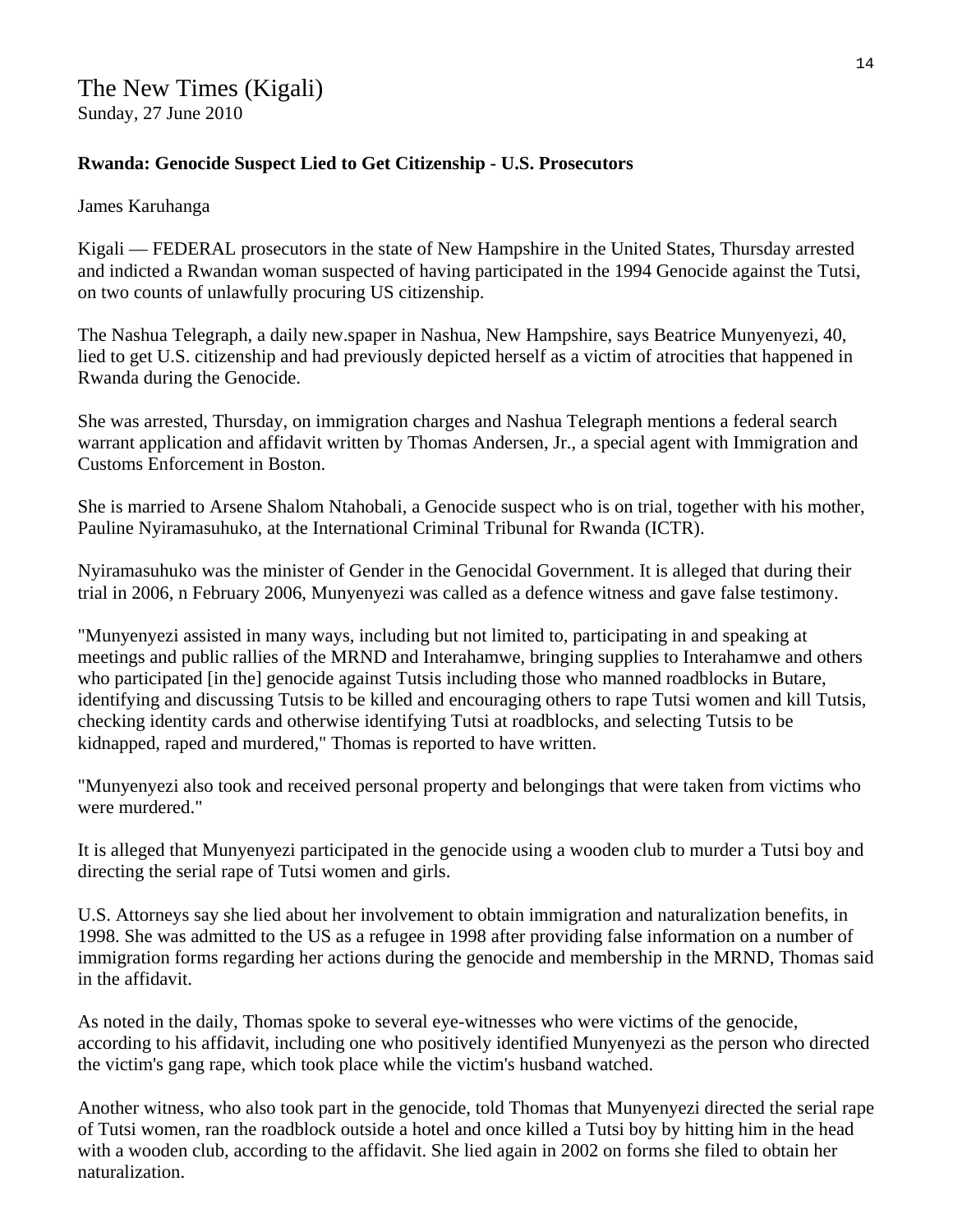If convicted on the immigration charges, Munyenyezi could face up to 10 years in prison and a US\$250,000 fine, along with the revocation of her US citizenship.

Her husband and mother-in-law are in custody in Tanzania on genocide charges. In February 2006, Munyenyezi gave false testimony during those trials.

It is noted that Munyenyezi's case was investigated by US Immigration and Customs Enforcement, and is being prosecuted by Special Assistant U.S. Attorneys Aloke Chakravarty and Jeffrey Auerhahn from the District of Massachusetts.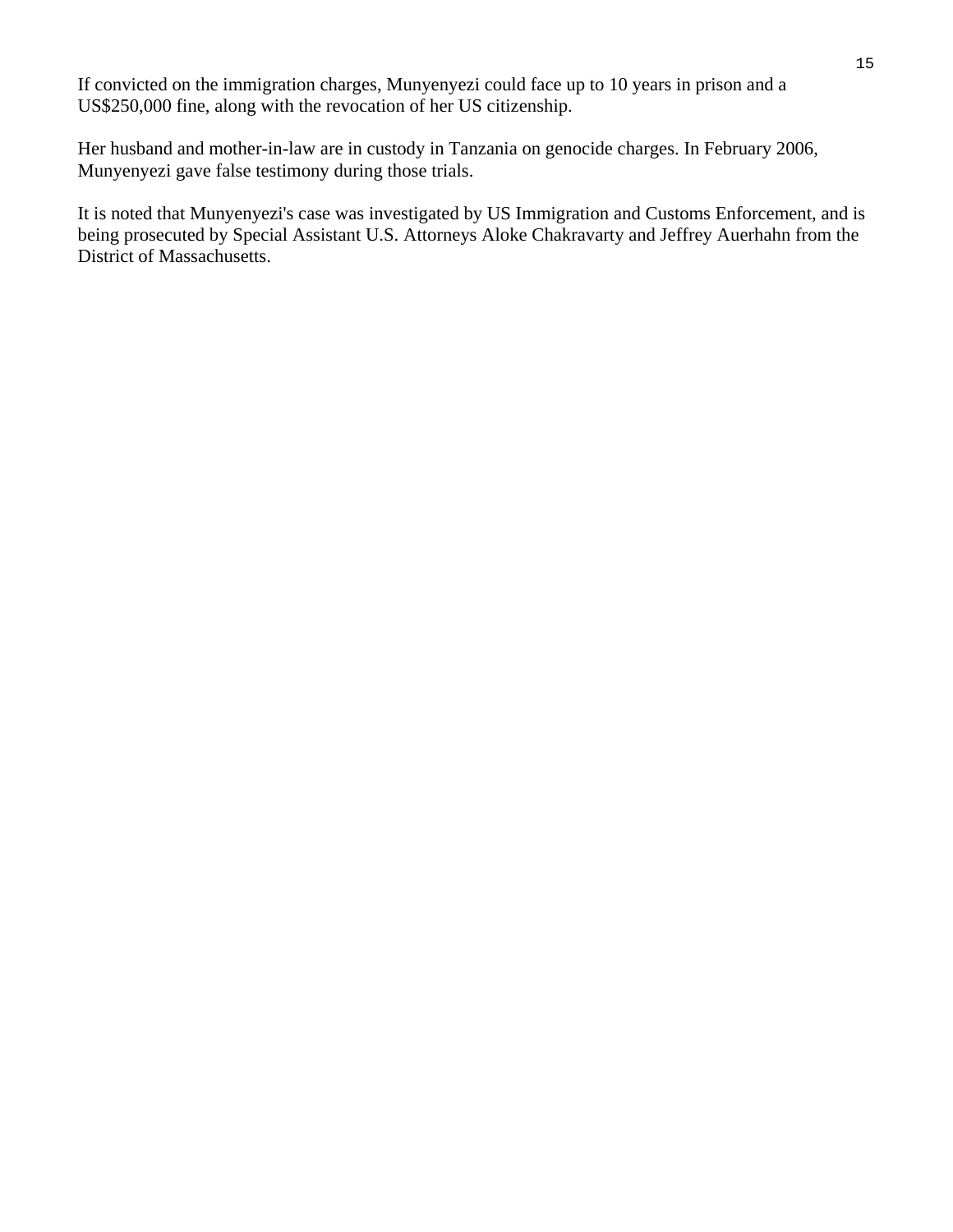Monday, 28 June 2010

### **MNRD officials had no plan to stage coup d'etat, claims bagosora**

Genocide-convict Theoneste Bagsora, Monday refuted prosecution claims that top leaders of then Rwandan ruling party, MRND, refused to nominate a successor of President Juvenal Habyarimana because they had a plan of staging a coup d'Etat to take over power.

"There is a paradox here. Those required to take power after death of president on April 6, 1994 refused to accept the offer given to them by the international community. This means, the theory of launching a coup d'Etat is not true," he told the International Criminal Tribunal for Rwanda (ICTR).

Bagosora, who has been jailed for life for masterminding the 1994 genocide, was referring to MRND President Mathieu Ngirumpatse, Vice-President Edouard Karemera and Secretary General Joseph Nzirorera, when defending the latter.

The prosecution claims in the indictment that the trio staged a conspiracy of forming interim government to implement genocide policy by meeting with Bagosora on April 7, 1994 in the Ministry of Defence office, where he served as Director of Cabinet.

Examined by Nzirorera's co-counsel Patrick Mayidika, the witness testified, however, that he had met with MRND officials to convey a message from the UN Secretary General Representative for them to replace the deceased president.

"Paradoxically, they did not obey that message. They said they were not in a position to nominate the successor according to their party's constitution, which required calling for a congress. By that time it was not possible to convene a congress meeting," he testified.

Bagosora, now waiting for the hearing of his appeal case, continues with his testimony on Tuesday. Nzirorera and his colleagues are charged with crimes allegedly committed by members of their party. The prosecution has indicted them for their superior responsibility as top officials of the party then in power in 1994.

FK/NI/GF

© Hirondelle News Agency